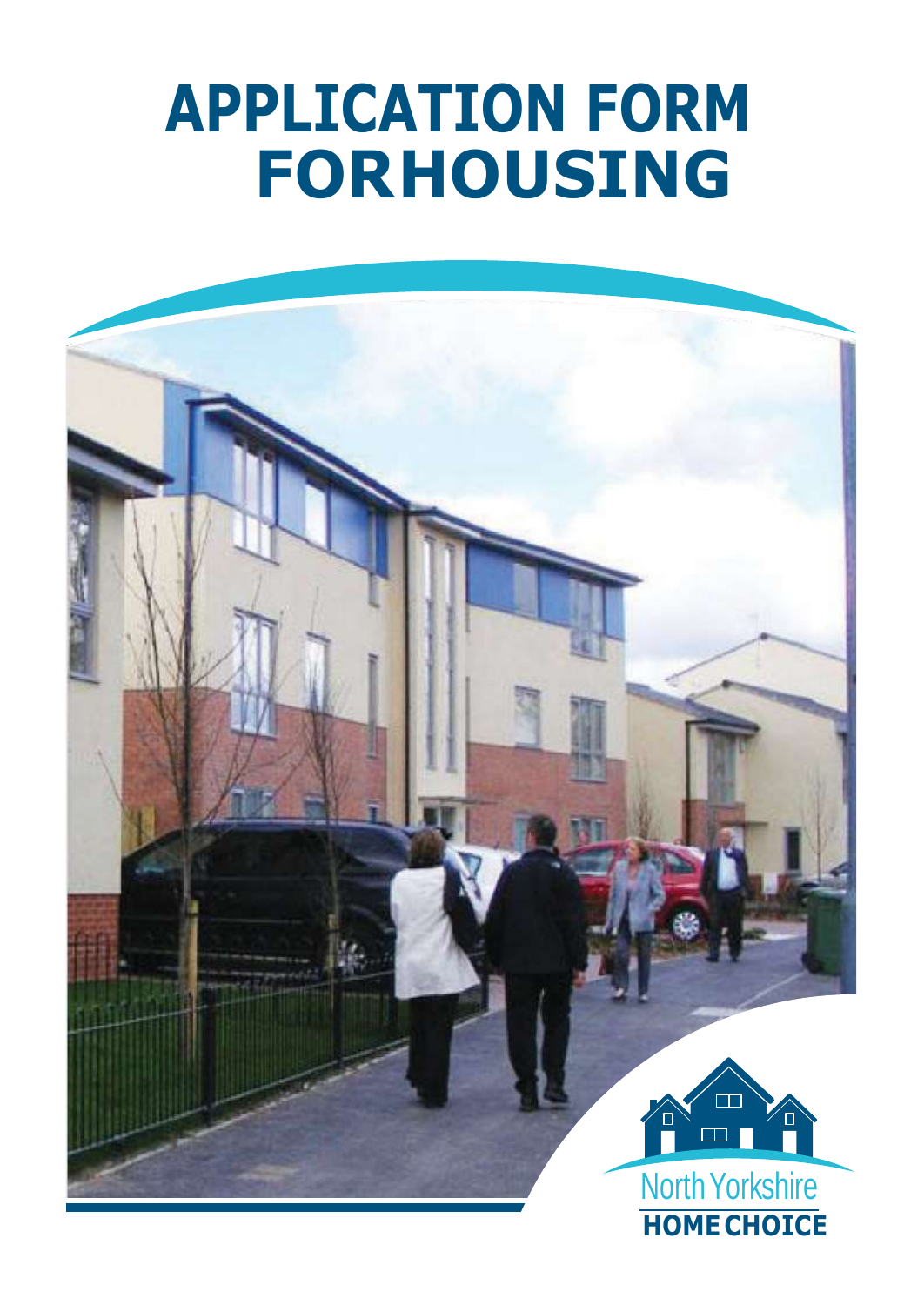#### **Please make sure that you fully complete all sections on theformotherwiseweareunabletoprocessyourapplication**

If you need help in person, please contact your local housing office, full contact details are given at the end of this document

KEVAKA O GADREVA MO VUKEI E NA VAKADEWATAKI NI I VOLA TUKUTUKU OQO. YALO VINAKA MO RAICA NA I OTIOTI NI TAQA NI PEPA KA RA TABAKI TU KINA NA VEIVALE NI VOLAVOLA ERA RAWA NI VEIVUKE

如在文需要

' 倒最真 , 夠的地

Jeśli potrzebują Państwo pomocy w przetłumaczeniu niniejszego dokumentu, prosimy zajrzeć na ostatnia strone, gdzie podane zostały dane kontaktowe lokalnych biur, które beda mogły Państwu pomóc

Eğer bu belgenin tercüme edilmesi konusunda yardıma ihtiyacınız varsa, lütfen size yardımcı olabilecek yerel ofisler için son sayfaya bakınız

رخ بےلل بے رتاقد ماقم نا مر بارب ،وت بےنباچ ددم و پ نم بےلر بمجرت ا زواتسد سا رگا نہ ےتسر ددم پ وج نثاج رپ بحفص

# **ThePartnershipArea**

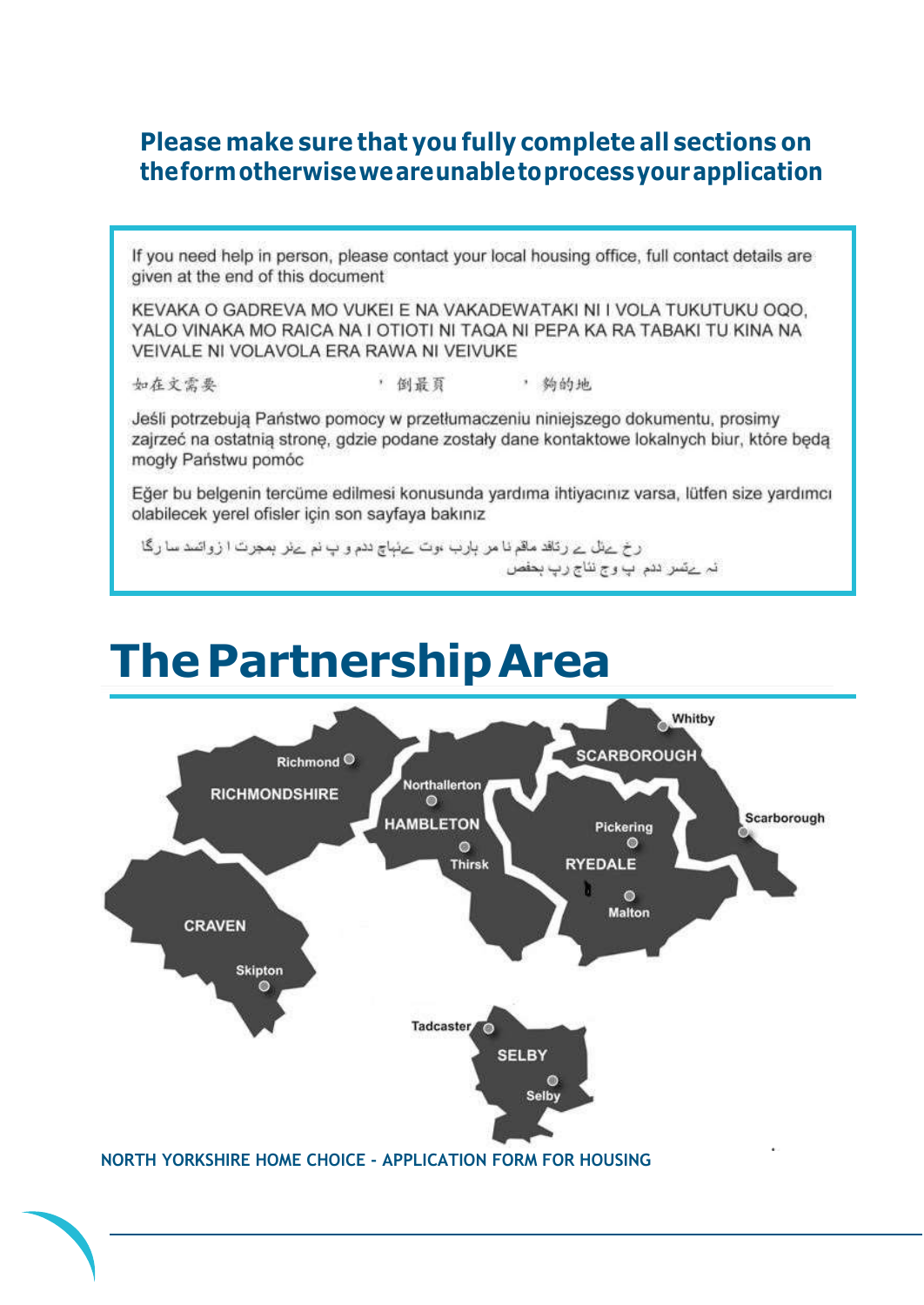### Personal Details

|                                                                                                                                                                                  |     | <b>Main Applicant</b>                |     | Joint Applicant     |
|----------------------------------------------------------------------------------------------------------------------------------------------------------------------------------|-----|--------------------------------------|-----|---------------------|
| <b>Title</b><br>1.                                                                                                                                                               |     |                                      |     |                     |
| 2.<br>First name                                                                                                                                                                 |     |                                      |     |                     |
| 3.<br>Middle name                                                                                                                                                                |     |                                      |     |                     |
| Surname (your family name)<br>4.                                                                                                                                                 |     |                                      |     |                     |
| Gender<br>5.                                                                                                                                                                     |     |                                      |     |                     |
| 6.<br><b>Marital status</b>                                                                                                                                                      |     |                                      |     |                     |
| 7.<br>Relationship to main applicant                                                                                                                                             |     |                                      |     |                     |
| Previous surname/s<br>8.<br>or maiden name/s                                                                                                                                     |     |                                      |     |                     |
| <b>National Insurance Number</b><br>9.                                                                                                                                           |     |                                      |     |                     |
| 10. Date of birth (DD/MM/YYYY)                                                                                                                                                   |     |                                      |     |                     |
| 11. Your last housing application<br>number (see guidance notes)                                                                                                                 |     |                                      |     |                     |
| 12. Are you a UK citizen?                                                                                                                                                        | Yes | <b>No</b>                            | Yes | <b>No</b>           |
| 13. If you are not a UK citizen, of<br>which country are you a citizen?                                                                                                          |     |                                      |     |                     |
| 14. In the last 5 years have you or<br>anyone moving with you come<br>to live in the UK or returned to<br>the UK from living abroad? If<br>'Yes' go to Q15, if 'No' go to<br>Q16 | Yes | No.                                  | Yes | No                  |
| 15. If answering 'Yes' to question Q14 please fill in the table below:                                                                                                           |     |                                      |     |                     |
| Name<br>Date of birth                                                                                                                                                            |     | Country you/they entered the UK from |     | Date entered the UK |
|                                                                                                                                                                                  |     |                                      |     |                     |
|                                                                                                                                                                                  |     |                                      |     |                     |
|                                                                                                                                                                                  |     |                                      |     |                     |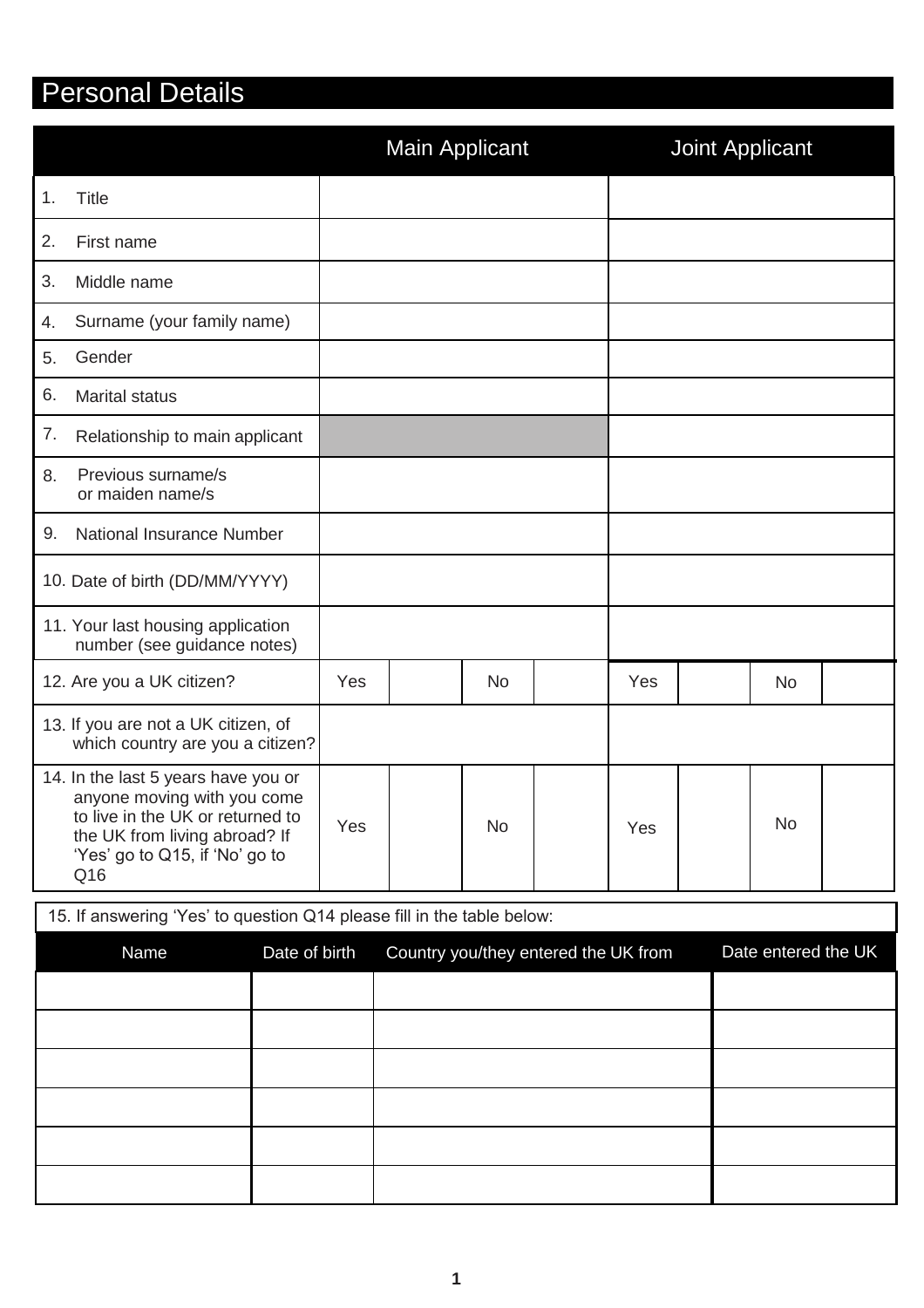| <b>Current Address Details</b>                               |                       |                        |  |  |  |  |  |
|--------------------------------------------------------------|-----------------------|------------------------|--|--|--|--|--|
|                                                              | <b>Main Applicant</b> | <b>Joint Applicant</b> |  |  |  |  |  |
| 16. Current address                                          |                       |                        |  |  |  |  |  |
|                                                              |                       |                        |  |  |  |  |  |
|                                                              |                       |                        |  |  |  |  |  |
| 17. Postcode                                                 |                       |                        |  |  |  |  |  |
| 18. Date you moved into this<br>address (DD/MM/YYYY)         |                       |                        |  |  |  |  |  |
| 19. Home telephone number                                    |                       |                        |  |  |  |  |  |
| 20. Work telephone number                                    |                       |                        |  |  |  |  |  |
| 21. Mobile number                                            |                       |                        |  |  |  |  |  |
| 22. Best telephone number to<br>contact you on?              |                       |                        |  |  |  |  |  |
| 23. E-mail address                                           |                       |                        |  |  |  |  |  |
| 24. Correspondence address<br>(if different to main address) |                       |                        |  |  |  |  |  |
|                                                              |                       |                        |  |  |  |  |  |
|                                                              |                       |                        |  |  |  |  |  |
| 25. Postcode                                                 |                       |                        |  |  |  |  |  |

# Applicants under 18 or leaving care

|                                                                                                                                                            | <b>Main Applicant</b> |  |           | <b>Joint Applicant</b> |            |  |           |  |
|------------------------------------------------------------------------------------------------------------------------------------------------------------|-----------------------|--|-----------|------------------------|------------|--|-----------|--|
| 26. Are you aged 16 or 17?                                                                                                                                 | <b>Yes</b>            |  | No.       |                        | <b>Yes</b> |  | No.       |  |
| 27. If you answered yes to<br>question Q26, give the<br>name, address and phone<br>number of the person or<br>organisation who will act as<br>your trustee |                       |  |           |                        |            |  |           |  |
| 28. If you answered yes to<br>question Q26, give the name<br>and contact number of the<br>organisation who will<br>support you in your new home            |                       |  |           |                        |            |  |           |  |
| 29. Are you leaving care?                                                                                                                                  | <b>Yes</b>            |  | <b>No</b> |                        | Yes        |  | <b>No</b> |  |
| 30. Are you looked after by<br>Social Services?                                                                                                            | Yes                   |  | <b>No</b> |                        | Yes        |  | No.       |  |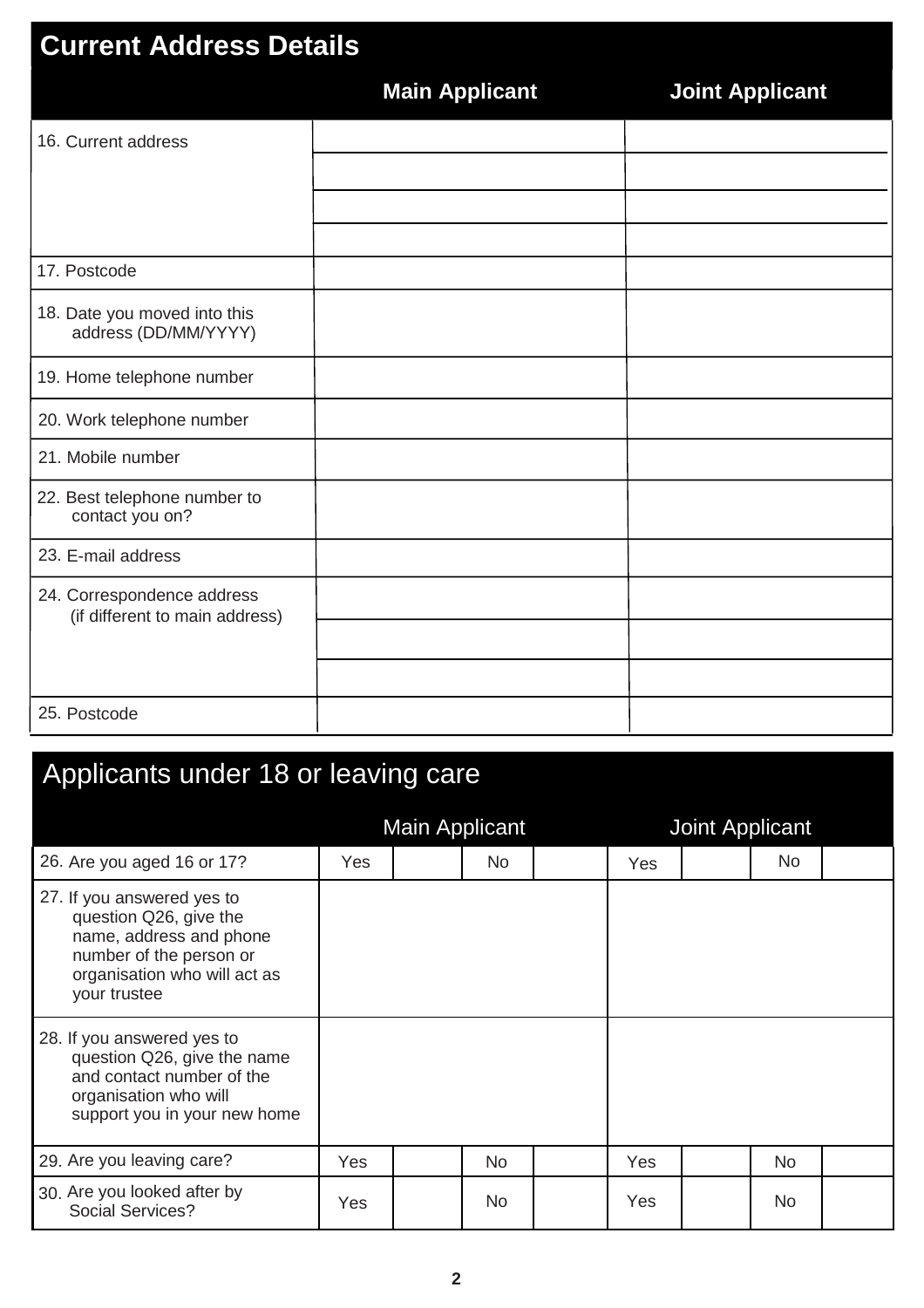# Your Home

|                                                                                                       | <b>Main Applicant</b>                          | Joint Applicant                                |
|-------------------------------------------------------------------------------------------------------|------------------------------------------------|------------------------------------------------|
| Your current housing<br>31.                                                                           | Accommodation with support                     | Accommodation with support                     |
| arrangements<br>(please tick one)                                                                     | Armed forces<br>accommodation                  | Armed forces<br>accommodation                  |
|                                                                                                       | Living with family or friends                  | Living with family or friends                  |
|                                                                                                       | Lodger                                         | Lodger                                         |
|                                                                                                       | No fixed abode                                 | No fixed abode                                 |
|                                                                                                       | Own the home you live in                       | Own the home you live in                       |
|                                                                                                       | Prison                                         | Prison                                         |
|                                                                                                       | Renting from private landlord                  | Renting from private landlord                  |
|                                                                                                       | Renting from council or<br>housing association | Renting from council or<br>housing association |
|                                                                                                       | Tied accommodation                             | Tied accommodation                             |
|                                                                                                       | Temporary accommodation<br>provided by council | Temporary accommodation<br>provided by council |
|                                                                                                       | Other (please state)                           | Other (please state)                           |
| 32. If you are applying from prison<br>please give your expected<br>date of release                   |                                                |                                                |
| 33. If you are renting from a private<br>landlord please give their name,<br>address and phone number |                                                |                                                |

# **Disability**

|                                                 | Main Applicant                             |  |     |                                            | <b>Joint Applicant</b>  |  |     |  |  |
|-------------------------------------------------|--------------------------------------------|--|-----|--------------------------------------------|-------------------------|--|-----|--|--|
| 34. Do you consider yourself to be<br>disabled? | Yes                                        |  | No. |                                            | Yes                     |  | No. |  |  |
| 35. If yes, please tick one                     | <b>Autistic</b>                            |  |     |                                            | Autistic                |  |     |  |  |
|                                                 | Do not wish to disclose                    |  |     |                                            | Do not wish to disclose |  |     |  |  |
|                                                 | Hearing impaired                           |  |     |                                            | Hearing impaired        |  |     |  |  |
|                                                 | Learning disability                        |  |     |                                            | Learning disability     |  |     |  |  |
|                                                 | Mental health                              |  |     |                                            | Mental health           |  |     |  |  |
|                                                 | <b>Mobility</b>                            |  |     | Mobility                                   |                         |  |     |  |  |
|                                                 | Progressive disability/<br>chronic illness |  |     | Progressive disability/<br>chronic illness |                         |  |     |  |  |
|                                                 | Visual impairment                          |  |     | Visual impairment                          |                         |  |     |  |  |
|                                                 | Other (please state)                       |  |     | Other (please state)                       |                         |  |     |  |  |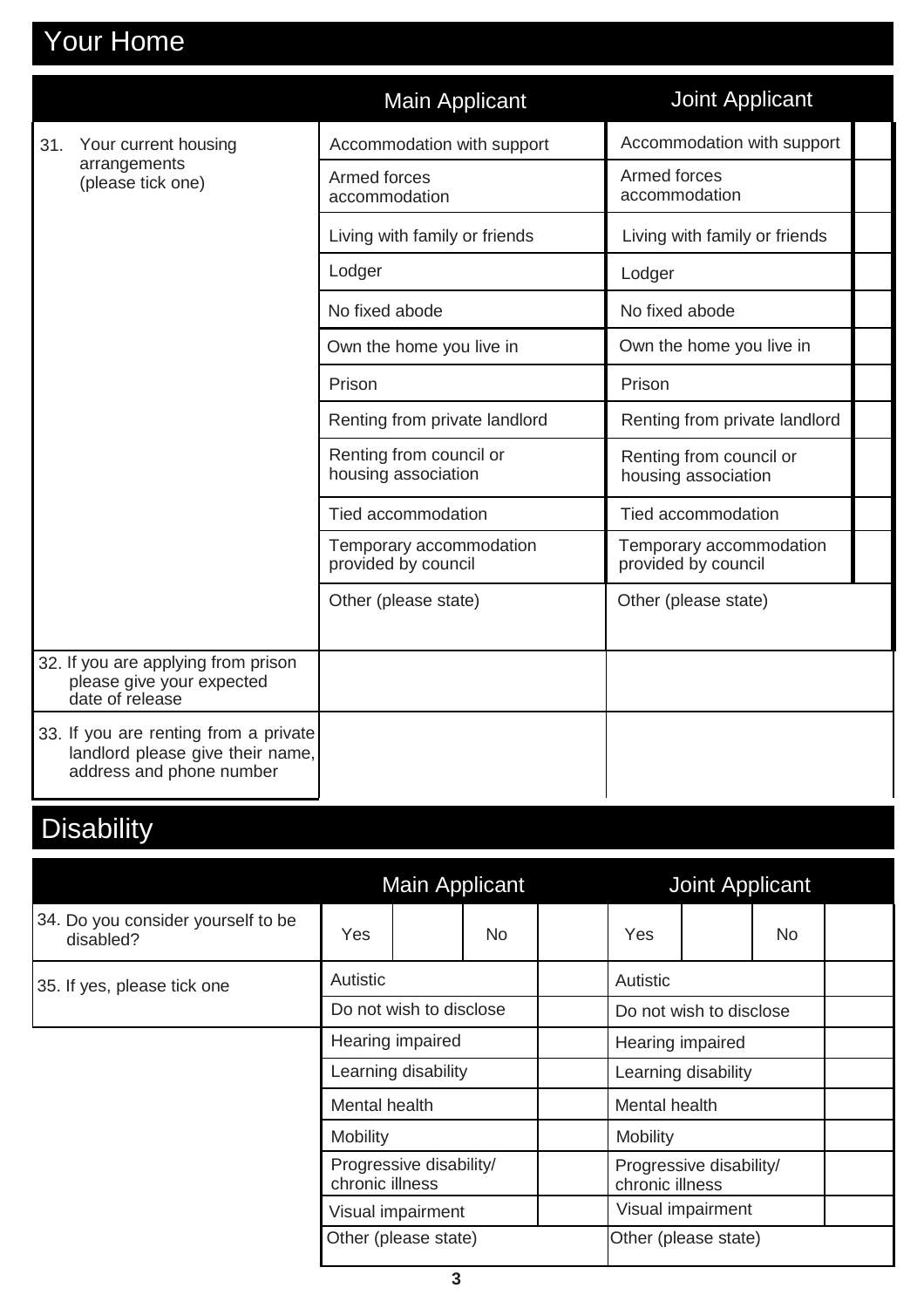### Local connection - Please tick each circumstance that applies to you

| 36. How you are connected to the<br>partnership area:                                                                                                                                                                                                                             | <b>Main Applicant</b> | <b>Joint Applicant</b> |
|-----------------------------------------------------------------------------------------------------------------------------------------------------------------------------------------------------------------------------------------------------------------------------------|-----------------------|------------------------|
| Are a current member of the armed<br>forces due to leave armed forces<br>accommodation? (Serving in the<br>regular forces or serving in the reserve<br>forces and suffering from a serious<br>injury, illness or disability wholly or<br>partly attributable to their service)    |                       |                        |
| Are employed in the partnership area<br>(employment must be meaningful<br>permanent full or part time not casual<br>or seasonal)                                                                                                                                                  |                       |                        |
| Bereaved spouse, partner or civil<br>partner of armed forces personnel<br>(whose death was wholly or partly<br>attributable to their service)                                                                                                                                     |                       |                        |
| Currently live in the partnership area<br>and have done for at least 6 out of the<br>last 12 months                                                                                                                                                                               |                       |                        |
| Discharged from armed forces in last 5<br>years (serving in the regular forces in<br>the 5 years preceding application or<br>has served in the reserve forces and<br>suffering from a serious injury, illness<br>or disability wholly or partly attributable<br>to their service) |                       |                        |
| Essential need to move to live close to<br>someone or give/receive essential<br>daily care or support to/from someone<br>who lives in the partnership area and<br>been resident for at least 5 years.<br>(Please enter contact details for<br>person concerned)                   |                       |                        |
| Have a close family member residing<br>in the partnership area that has done<br>so for at least 5 years (Mother, Father,<br>Adult son, Adult daughter, Adult brother,<br>Adult sister) please provide their name,<br>address and phone number.                                    |                       |                        |
| Have lived in the partnership area for 3<br>out of the last 5 years.                                                                                                                                                                                                              |                       |                        |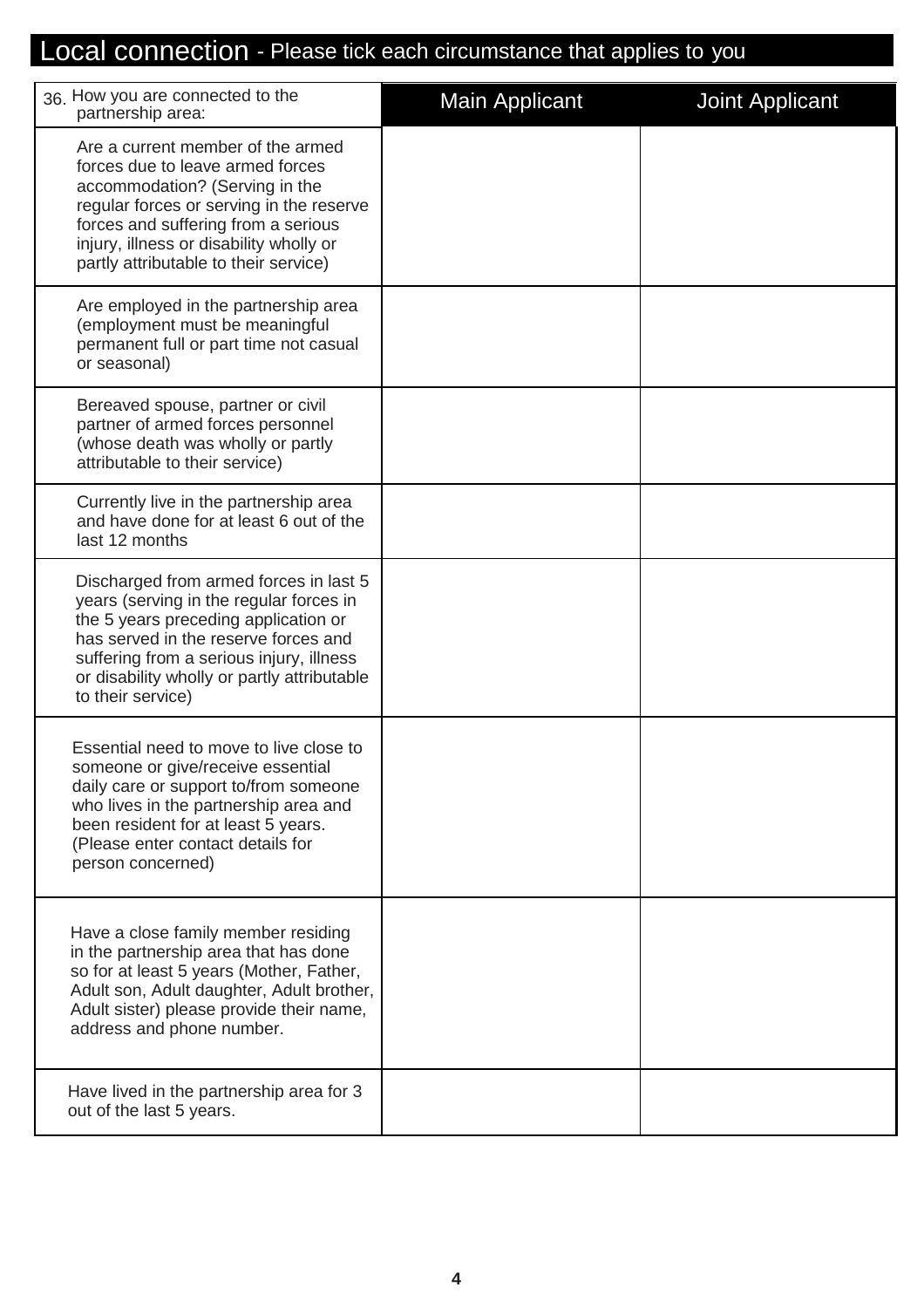### Language

|                                                                                              |     | <b>Main Applicant</b> |    |     | Joint Applicant |    |  |
|----------------------------------------------------------------------------------------------|-----|-----------------------|----|-----|-----------------|----|--|
| 37. Do you need information in<br>another language? If 'Yes' go<br>to Q38, if 'No' go to Q39 | Yes |                       | No | Yes |                 | No |  |
| 38. If yes, please provide details:                                                          |     |                       |    |     |                 |    |  |

### **Ethnicity**

39. How would you describe your ethnic origin?

| <b>Main Applicant</b>                      | <b>Joint Applicant</b>                     |
|--------------------------------------------|--------------------------------------------|
| <b>White</b>                               | <b>White</b>                               |
| <b>British</b>                             | <b>British</b>                             |
| Irish                                      | Irish                                      |
| Other White please state:                  | Other White please state:                  |
| <b>Black</b>                               | <b>Black</b>                               |
| African                                    | African                                    |
| Caribbean                                  | Caribbean                                  |
| Other Black please state:                  | Other Black please state:                  |
| <b>Mixed</b>                               | <b>Mixed</b>                               |
| White and Black Caribbean                  | White and Black Caribbean                  |
| White and Black African                    | White and Black African                    |
| White and Asian                            | White and Asian                            |
| Other Mixed please state:                  | Other Mixed please state:                  |
| <b>Other ethnic group</b>                  | <b>Other ethnic group</b>                  |
| <b>Other Ethnic Group</b><br>Please state: | <b>Other Ethnic Group</b><br>Please state: |
| Gypsy / Romany / Irish traveller           | Gypsy / Romany / Irish traveller           |
| <b>Asian</b>                               | <b>Asian</b>                               |
| Indian                                     | Indian                                     |
| Pakistani                                  | Pakistani                                  |
| Bangladeshi                                | Bangladeshi                                |
| Chinese                                    | Chinese                                    |
| Other Asian please state:                  | Other Asian please state:                  |
|                                            |                                            |
| Prefer not to say                          | Prefer not to say                          |
| 5                                          |                                            |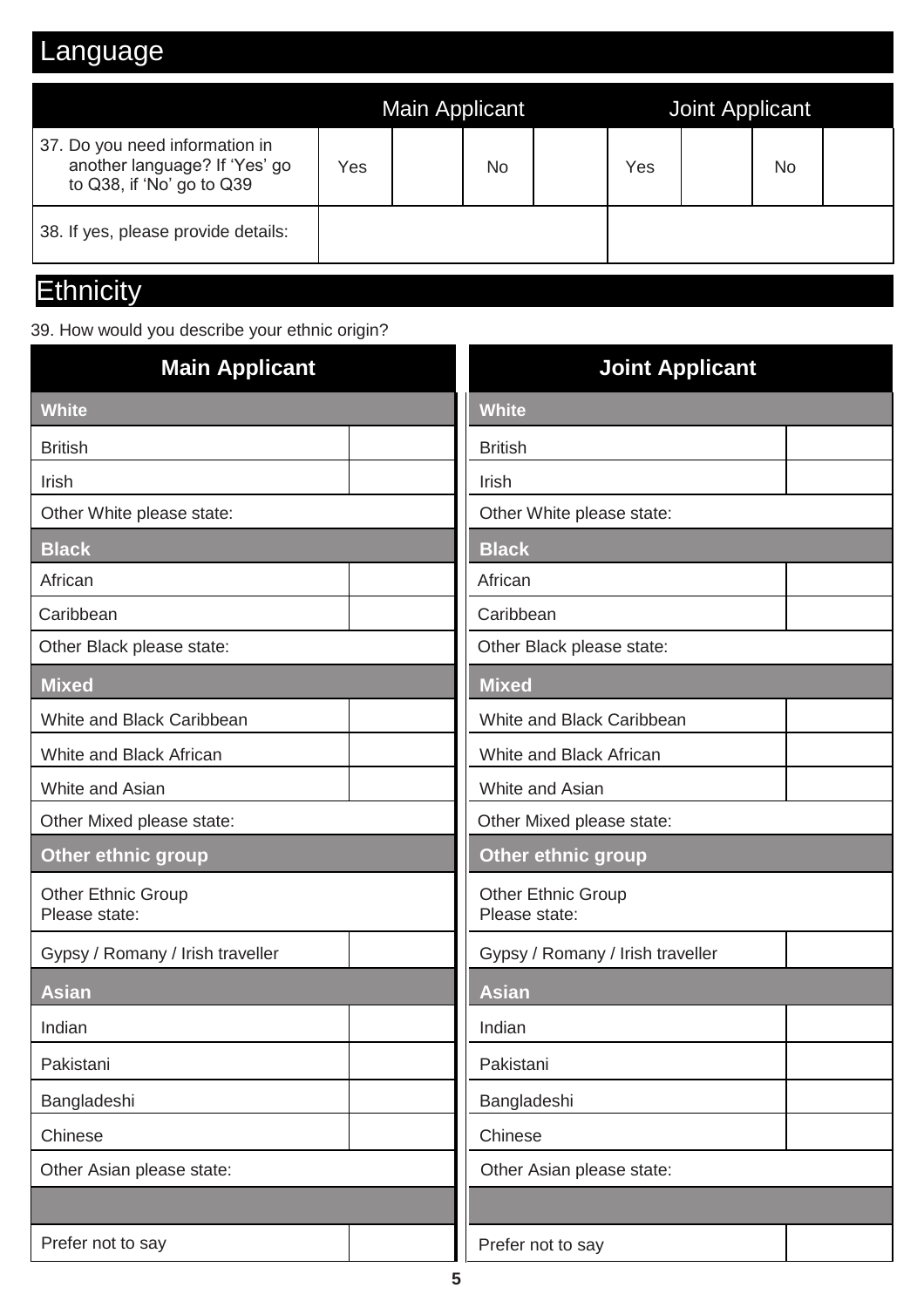### Religion

39. How would you describe your religion, belief or faith?

| <b>Main Applicant</b>                                                                                                                                                              | <b>Joint Applicant</b> |  |  |  |  |
|------------------------------------------------------------------------------------------------------------------------------------------------------------------------------------|------------------------|--|--|--|--|
| <b>Buddhist</b>                                                                                                                                                                    | <b>Buddhist</b>        |  |  |  |  |
| Christian                                                                                                                                                                          | Christian              |  |  |  |  |
| Hindu                                                                                                                                                                              | Hindu                  |  |  |  |  |
| Jewish                                                                                                                                                                             | Jewish                 |  |  |  |  |
| <b>Muslim</b>                                                                                                                                                                      | <b>Muslim</b>          |  |  |  |  |
| None                                                                                                                                                                               | None                   |  |  |  |  |
| Prefer not to say                                                                                                                                                                  | Prefer not to say      |  |  |  |  |
| Secular/Humanist                                                                                                                                                                   | Secular/Humanist       |  |  |  |  |
| <b>Sikh</b>                                                                                                                                                                        | Sikh                   |  |  |  |  |
| Other please state:                                                                                                                                                                | Other please state:    |  |  |  |  |
| 40. Do you, or anyone living with you, have any religious or cultural<br>requirements that you would like us to be aware of when we visit<br>you or when you call into the office? | Yes<br>No              |  |  |  |  |

If yes, please provide details:

#### Sexual Orientation

41. What is your sexual orientation?

| <b>Main Applicant</b> | <b>Joint Applicant</b> |
|-----------------------|------------------------|
| Heterosexual/Straight | Heterosexual/Straight  |
| Lesbian               | Lesbian                |
| Gay man               | Gay man                |
| <b>Bisexual</b>       | <b>Bisexual</b>        |
| Prefer not to say     | Prefer not to say      |

#### Gender

|                                                                                   |     | <b>Main Applicant</b> |    |     | <b>Joint Applicant</b> |    |  |
|-----------------------------------------------------------------------------------|-----|-----------------------|----|-----|------------------------|----|--|
| 42. Is your gender identity the<br>same as the gender you were<br>given at birth? | Yes |                       | No | Yes |                        | No |  |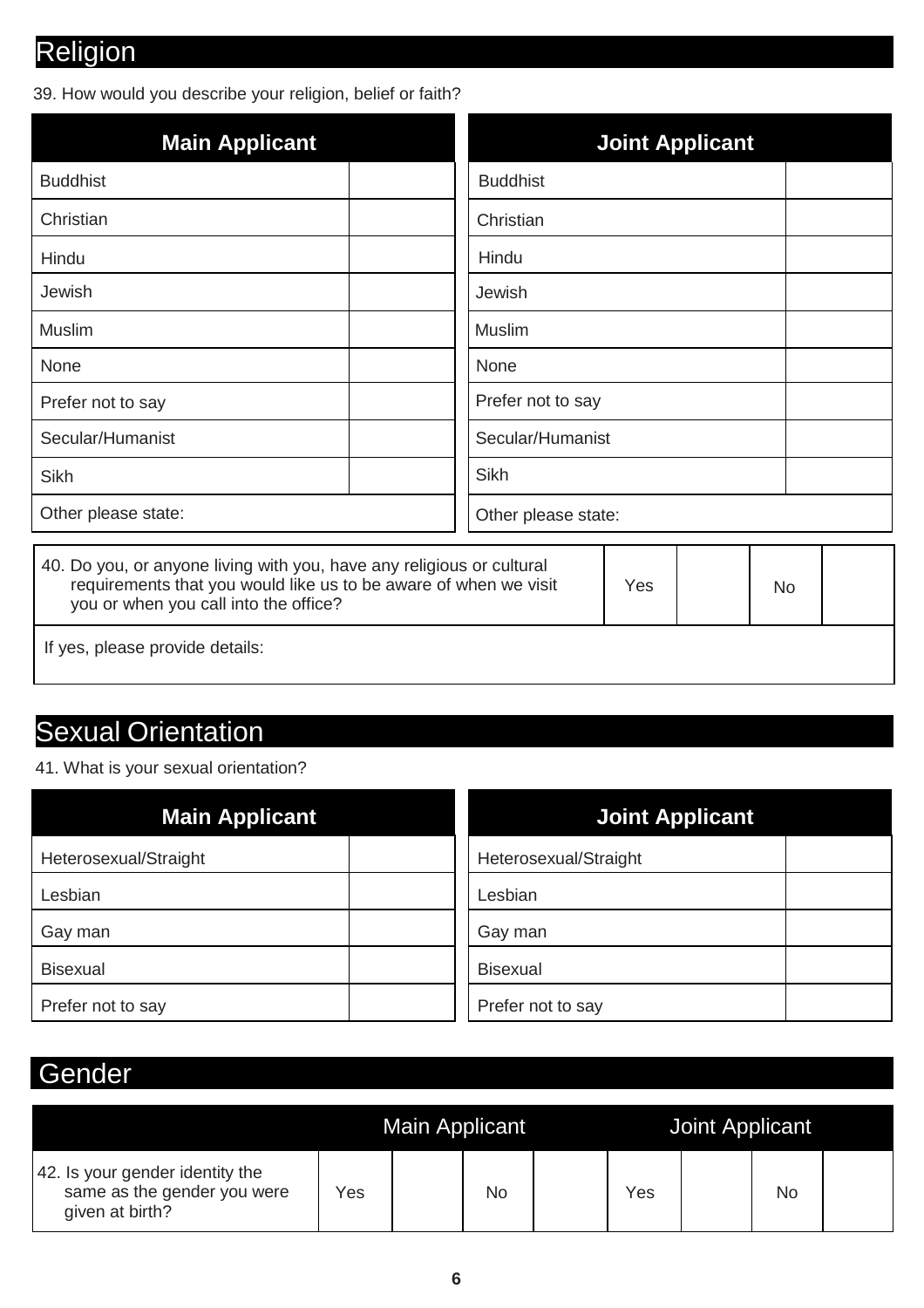### **Financial**

|                                                                                                                                                                              | <b>Main Applicant</b> | Joint Applicant |
|------------------------------------------------------------------------------------------------------------------------------------------------------------------------------|-----------------------|-----------------|
| 43. Please tell us your total annual<br>gross income. Please include<br>money from work (including self-<br>employed work), tax credits, state<br>benefits and pensions. (£) |                       |                 |
| 44. Please tell us in detail the value<br>of all your savings, shares,<br>equity in property and any land<br>you may own. (£)                                                |                       |                 |
| <b>Accommodation History</b>                                                                                                                                                 |                       |                 |

**Please provide details of your addresses over the last five years starting with your current address. Please note we will not be able to process your application without this information. Continue on a separate sheet if necessary (see guidance notes)**

| <b>Main Applicant</b>                                        |                   | <b>Joint Applicant</b>                                       |                   |  |
|--------------------------------------------------------------|-------------------|--------------------------------------------------------------|-------------------|--|
| Address:                                                     | From (month/year) | Address:                                                     | From (month/year) |  |
|                                                              | To (month/year)   |                                                              | To (month/year)   |  |
| Property type:                                               |                   | Property type:                                               |                   |  |
| Your housing arrangements (see Q31 for definitions):         |                   | Your housing arrangements (see Q31 for definitions):         |                   |  |
| Landlord's name address and phone number<br>(if applicable): |                   | Landlord's name address and phone number<br>(if applicable): |                   |  |
| Reason for leaving:                                          |                   | Reason for leaving:                                          |                   |  |
| <b>Address</b>                                               | From (month/year) | Address                                                      | From (month/year) |  |
|                                                              | To (month/year)   |                                                              | To (month/year)   |  |
| Property type:                                               |                   | Property type:                                               |                   |  |
| Your housing arrangements (see Q31 for definitions):         |                   | Your housing arrangements (see Q31 for definitions):         |                   |  |
| Landlord's name address and phone number<br>(if applicable): |                   | Landlord's name address and phone number<br>(if applicable): |                   |  |
| Reason for leaving:                                          |                   | Reason for leaving:                                          |                   |  |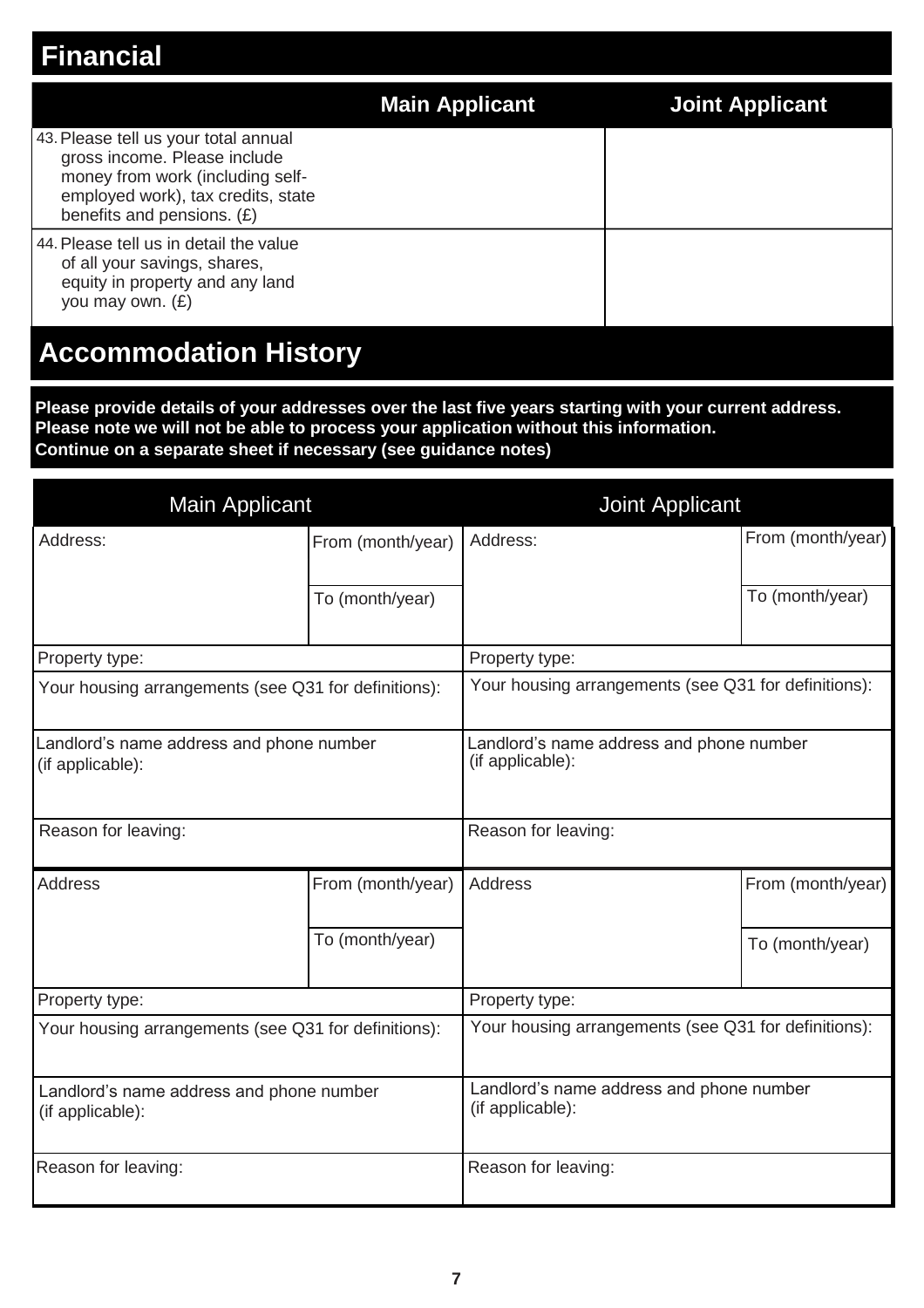| <b>Main Applicant</b>                                        |                   | <b>Joint Applicant</b>                                       |                   |  |  |
|--------------------------------------------------------------|-------------------|--------------------------------------------------------------|-------------------|--|--|
| Address:                                                     | From (month/year) | Address:                                                     | From (month/year) |  |  |
|                                                              | To (month/year)   |                                                              | To (month/year)   |  |  |
| Property type:                                               |                   | Property type:                                               |                   |  |  |
| Your housing arrangements (see Q31 for definitions):         |                   | Your housing arrangements (see Q31 for definitions):         |                   |  |  |
| Landlord's name address and phone number<br>(if applicable): |                   | Landlord's name address and phone number<br>(if applicable): |                   |  |  |
| Reason for leaving:                                          |                   | Reason for leaving:                                          |                   |  |  |
| <b>Address</b>                                               | From (month/year) | <b>Address</b>                                               | From (month/year) |  |  |
|                                                              | To (month/year)   |                                                              | To (month/year)   |  |  |
| Property type:                                               |                   | Property type:                                               |                   |  |  |
| Your housing arrangements (see Q31 for definitions):         |                   | Your housing arrangements (see Q31 for definitions):         |                   |  |  |
| Landlord's name address and phone number<br>(if applicable): |                   | Landlord's name address and phone number<br>(if applicable): |                   |  |  |
| Reason for leaving:                                          |                   | Reason for leaving:                                          |                   |  |  |
| Address:                                                     | From (month/year) | Address:                                                     | From (month/year) |  |  |
|                                                              | To (month/year)   |                                                              | To (month/year)   |  |  |
| Property type:                                               |                   | Property type:                                               |                   |  |  |
| Your housing arrangements (see Q31 for definitions):         |                   | Your housing arrangements (see Q31 for definitions):         |                   |  |  |
| Landlord's name address and phone number<br>(if applicable): |                   | Landlord's name address and phone number<br>(if applicable): |                   |  |  |
| Reason for leaving:                                          |                   | Reason for leaving:                                          |                   |  |  |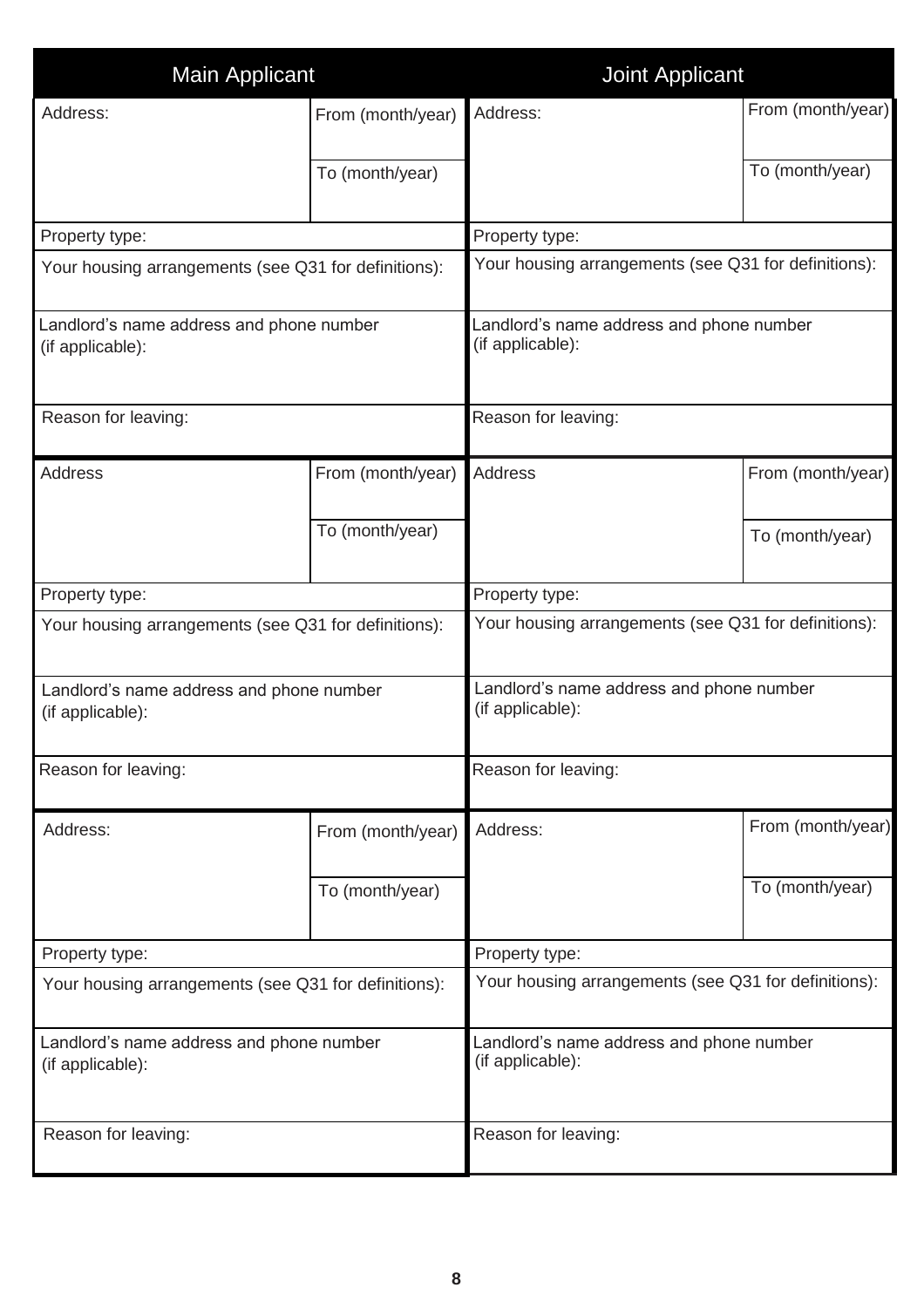### Other household members

45.Who is to be re-housed with you. Please complete the table below for everyone other than the main and joint applicant.

| <b>Title</b> | First name | Surname | <b>DOB</b> | Gender | <b>Relationship to</b><br>main applicant | Do they live<br>with you at<br>your current<br>address? |
|--------------|------------|---------|------------|--------|------------------------------------------|---------------------------------------------------------|
|              |            |         |            |        |                                          | Yes/No                                                  |
|              |            |         |            |        |                                          | Yes/No                                                  |
|              |            |         |            |        |                                          | Yes/No                                                  |
|              |            |         |            |        |                                          | Yes/No                                                  |
|              |            |         |            |        |                                          | Yes/No                                                  |

46. If any of the people you want to be rehoused with you do not live with you at present, please tell us why:

47. Who else lives with you at your current address who is not moving with you?

| <b>Title</b> | First name | Surname | Gender Relationship to applicant | <b>DOB</b> |
|--------------|------------|---------|----------------------------------|------------|
|              |            |         |                                  |            |
|              |            |         |                                  |            |
|              |            |         |                                  |            |
|              |            |         |                                  |            |

#### Help to use this scheme

| 48. Do you think you might need<br>help to bid for properties under<br>this scheme for any reason? | Yes                 |                                                         | <b>No</b> |  |  |  |
|----------------------------------------------------------------------------------------------------|---------------------|---------------------------------------------------------|-----------|--|--|--|
| 49. Would you like to nominate                                                                     | Name                |                                                         |           |  |  |  |
| someone to act on your<br>behalf?<br>If so, please provide their<br>details (see guidance notes)   | <b>Address</b>      |                                                         |           |  |  |  |
|                                                                                                    | Postcode            |                                                         |           |  |  |  |
|                                                                                                    | Phone               |                                                         |           |  |  |  |
|                                                                                                    | Mobile              |                                                         |           |  |  |  |
| 50. Please tell us more about the                                                                  |                     | Difficulty in reaching an office supporting this scheme |           |  |  |  |
| difficulties you might have.<br>Please tick all that apply.                                        | <b>Disabled</b>     |                                                         |           |  |  |  |
|                                                                                                    | Housebound          |                                                         |           |  |  |  |
|                                                                                                    | Learning disability |                                                         |           |  |  |  |
|                                                                                                    | No internet access  |                                                         |           |  |  |  |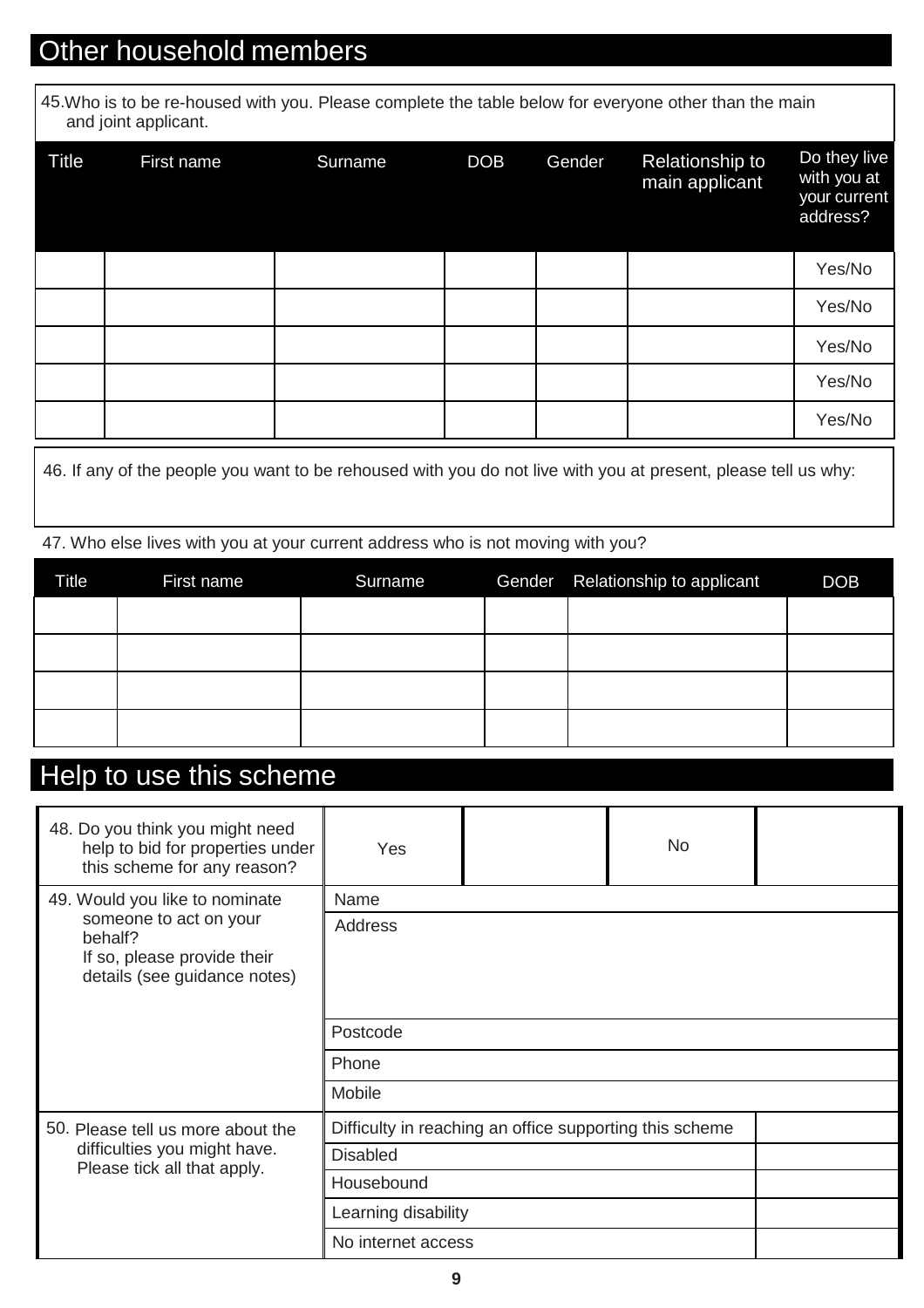## Current property

|                                                           | <b>Main Applicant</b>                | <b>Joint Applicant</b>               |
|-----------------------------------------------------------|--------------------------------------|--------------------------------------|
| 51. What type of property do you<br>live in (please tick) | <b>Bungalow</b>                      | <b>Bungalow</b>                      |
|                                                           | House                                | House                                |
|                                                           | Ground floor flat or bedsit          | Ground floor flat or bedsit          |
|                                                           | Above ground floor flat<br>or bedsit | Above ground floor flat<br>or bedsit |
|                                                           | Other please specify:                | Other please specify:                |

| 52. Use the first column to show any facilities lacking in your home. If you are currently sharing facilities with |  |
|--------------------------------------------------------------------------------------------------------------------|--|
| people who are not moving with you use the second column to show this. Please tick all that apply.                 |  |
|                                                                                                                    |  |

|                                                                                             | <b>Lacking Facilities</b> |     | <b>Shared Facilities</b> |  |  |
|---------------------------------------------------------------------------------------------|---------------------------|-----|--------------------------|--|--|
| Bathroom/WC                                                                                 |                           |     |                          |  |  |
| Cold water supply                                                                           |                           |     |                          |  |  |
| Cooking facilities                                                                          |                           |     |                          |  |  |
| Electricity supply                                                                          |                           |     |                          |  |  |
| Hot water supply                                                                            |                           |     |                          |  |  |
| 53. What adaptations does your home have (if any)? Please tick all that apply:              |                           |     |                          |  |  |
| Level access shower or wet room                                                             |                           |     |                          |  |  |
| Level or ramped access to your home                                                         |                           |     |                          |  |  |
| Wheelchair adapted                                                                          |                           |     |                          |  |  |
| 54. What adaptations do you need (if any)? Please tick all that apply:                      |                           |     |                          |  |  |
| Level access shower or wet room                                                             |                           |     |                          |  |  |
| Level or ramped access to your home                                                         |                           |     |                          |  |  |
| Wheelchair adapted                                                                          |                           |     |                          |  |  |
| 55. Do you rent your home from a council or housing association in<br>the partnership area? |                           | Yes | <b>No</b>                |  |  |
| Yes<br>56. Do you wish to apply for a transfer under the good tenant scheme?                |                           |     | N <sub>o</sub>           |  |  |
| 57. Which council or housing association are you renting from?                              |                           |     |                          |  |  |
| 58. How many bedrooms does your current home have?                                          |                           |     |                          |  |  |
| 59. How many bedrooms do you want in your new home?                                         |                           |     |                          |  |  |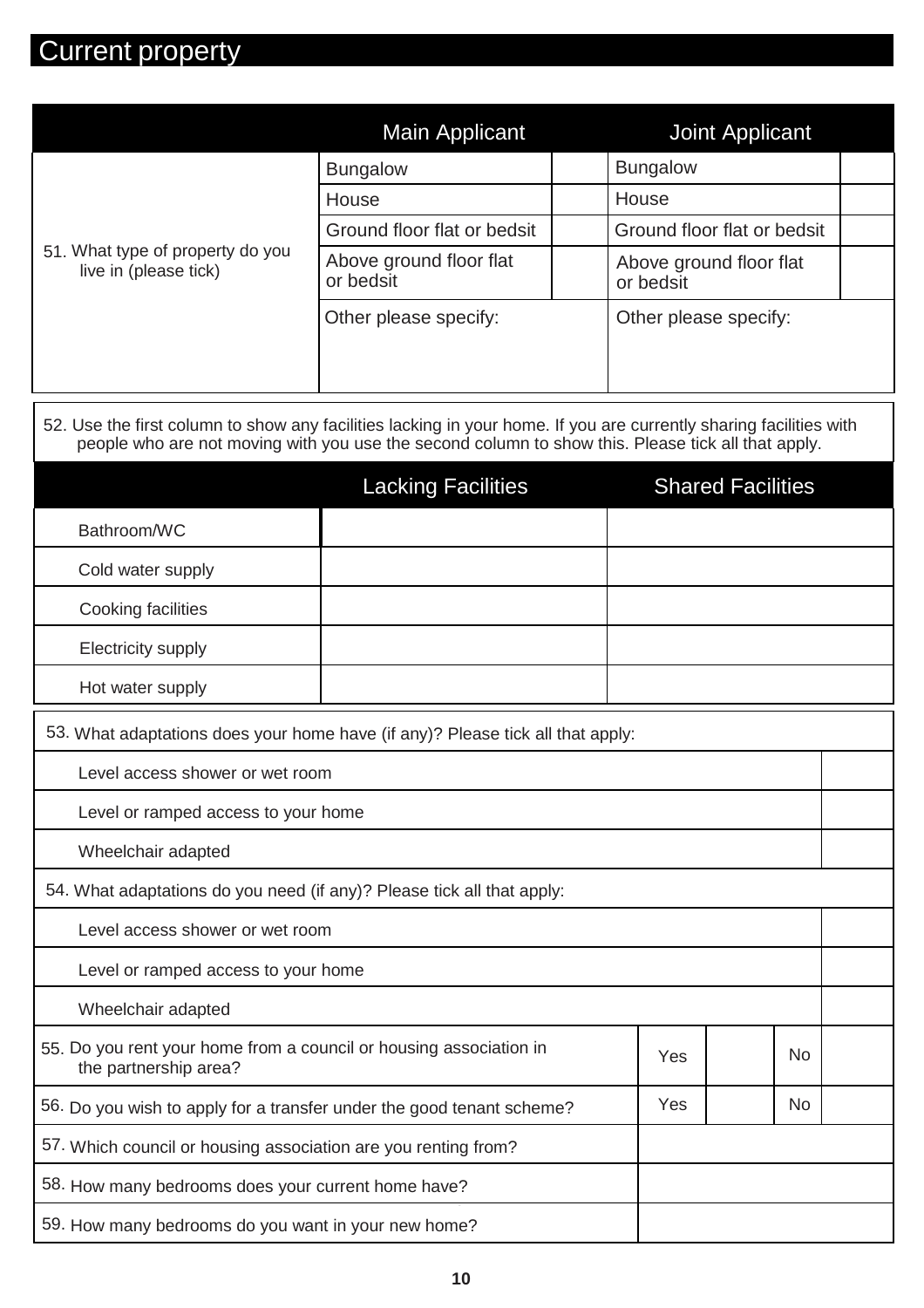### Previous accommodation

|                                                                                                                                          |     | <b>Main Applicant</b> |           |     | <b>Joint Applicant</b> |           |  |
|------------------------------------------------------------------------------------------------------------------------------------------|-----|-----------------------|-----------|-----|------------------------|-----------|--|
| 60. Have you been evicted by any<br>landlord in the last five years?                                                                     | Yes |                       | <b>No</b> | Yes |                        | <b>No</b> |  |
| 61. Have you been subject to legal<br>action by any landlord in the<br>last five years?<br>If 'Yes' to either of the above<br>go to Q62. | Yes |                       | <b>No</b> | Yes |                        | <b>No</b> |  |
| 62. Please give the landlord's<br>name, address and phone<br>number                                                                      |     |                       |           |     |                        |           |  |

### Debt and convictions

| 63. Do you, or anyone moving with<br>you, have debts to any Council<br>or Housing Association? | Yes | <b>No</b> |  |
|------------------------------------------------------------------------------------------------|-----|-----------|--|
| 64. How much do you owe and<br>to whom?                                                        |     |           |  |
| 65. Have the main/joint applicant got<br>any unspent criminal convictions?                     | Yes | No.       |  |
| If 'Yes', please tell us the offence<br>and year you were convicted.                           |     |           |  |
| 66. Is the main/joint applicant a<br>high risk offender/subject to<br>MAPPA registration?      | Yes | <b>No</b> |  |
| If 'Yes', please give the name of<br>the offender/supervising officer                          |     |           |  |

### Parishes of local connection

| 67. Please list which Parishes you<br>have a connection to (if any): |  |
|----------------------------------------------------------------------|--|
| 68. What is your connection to each<br>Parish you have listed above? |  |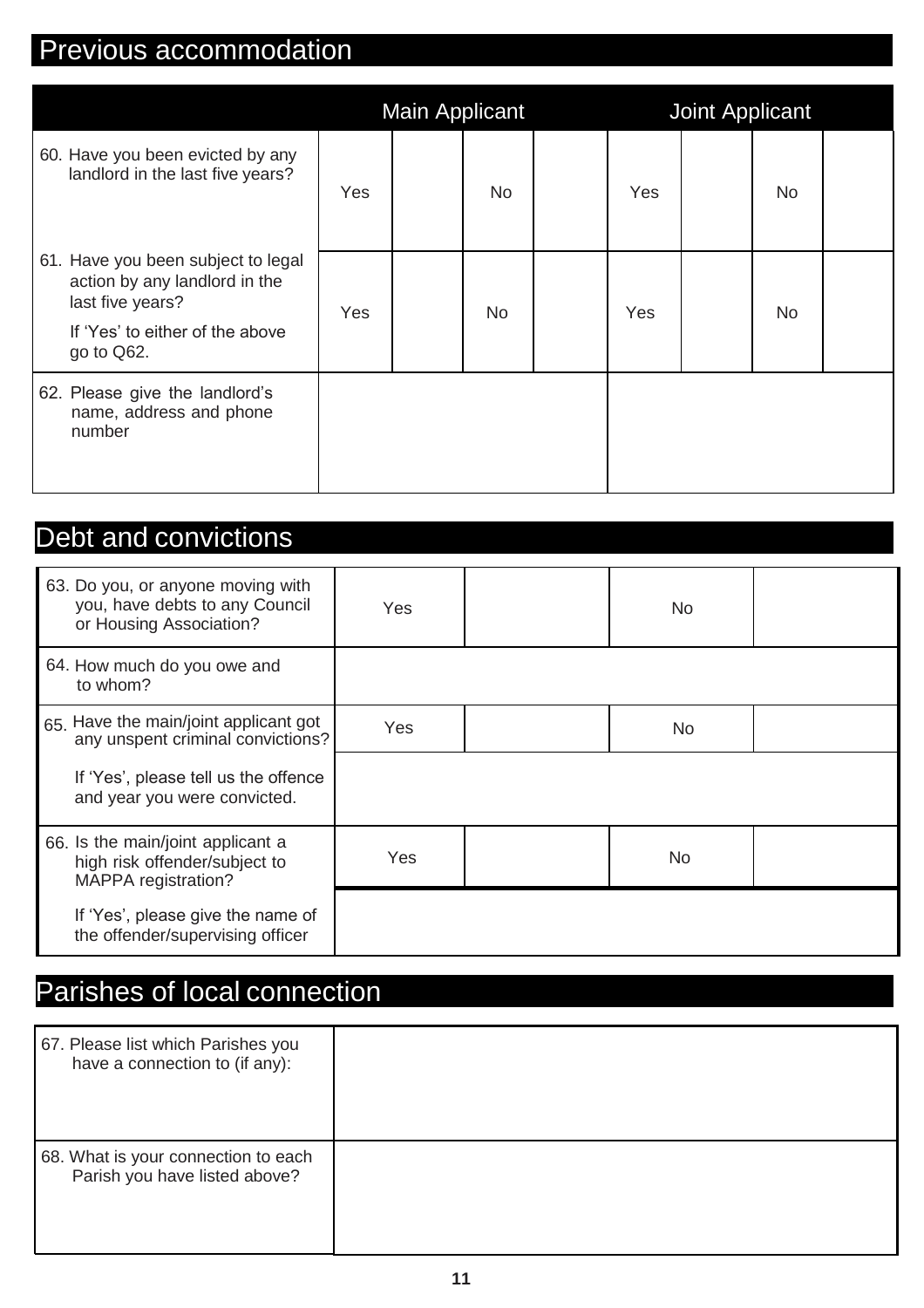### Your application

| 69. Please give your reason for seeking<br>re-housing                                                                                                                                                                                                                             |     |           |
|-----------------------------------------------------------------------------------------------------------------------------------------------------------------------------------------------------------------------------------------------------------------------------------|-----|-----------|
| 70. Are you an approved foster carer needing to move to a larger home?                                                                                                                                                                                                            | Yes | <b>No</b> |
| 71. Are you interested in a shared ownership/discounted sale property<br>or a Homebuy property? (these are schemes designed to help<br>people buy their own home, a mortgage will be needed)                                                                                      | Yes | <b>No</b> |
| 72. Are you looking for 'Extra Care' housing? (see the Guidance Notes<br>for a definition of this service, it may be of particular interest to<br>people aged over 60 or for households where disability is an issue.)                                                            | Yes | <b>No</b> |
| 73. Have you (main or joint applicant) just completed a programme of<br>re-settlement in a hostel or supported housing? If 'Yes' go to Q74,<br>if 'No' go to Q76. Please note that your support provider will be asked<br>to provide proof that your programme has been completed | Yes | <b>No</b> |
| 74. Please give the name and address of the organisation that<br>supported you:                                                                                                                                                                                                   |     |           |
| 75. Please tell us the date when the programme began                                                                                                                                                                                                                              |     |           |
| 76. Are you, or anyone who is moving with you, a board member, councillor<br>or employee of any of the partner landlords to this scheme, or are you<br>related to any board member, councillor or employee?<br>If 'Yes' go to Q77, if 'No' go to Q78                              | Yes | <b>No</b> |
| 77. Please provide details in the space below:                                                                                                                                                                                                                                    |     |           |
| The following two questions are optional and will be used to help us identify where we need to provide                                                                                                                                                                            |     |           |

affordable housing in the future

| 78. Please tell us which village, town or area<br>within a town you most want to live in? |     |  |           |  |  |
|-------------------------------------------------------------------------------------------|-----|--|-----------|--|--|
| 79. What connection do you have to this place?                                            |     |  |           |  |  |
| 80. Are you currently a member of the armed forces?                                       | Yes |  | <b>No</b> |  |  |
| 81. Have you ever been a member of the armed forces?                                      | Yes |  | <b>No</b> |  |  |
| 82. Date of discharge:                                                                    |     |  |           |  |  |
| 83. Please specify the reason for discharge stated on your discharge papers:              |     |  |           |  |  |
| 84. Are you required to leave service accommodation due to bereavement?                   | Yes |  | <b>No</b> |  |  |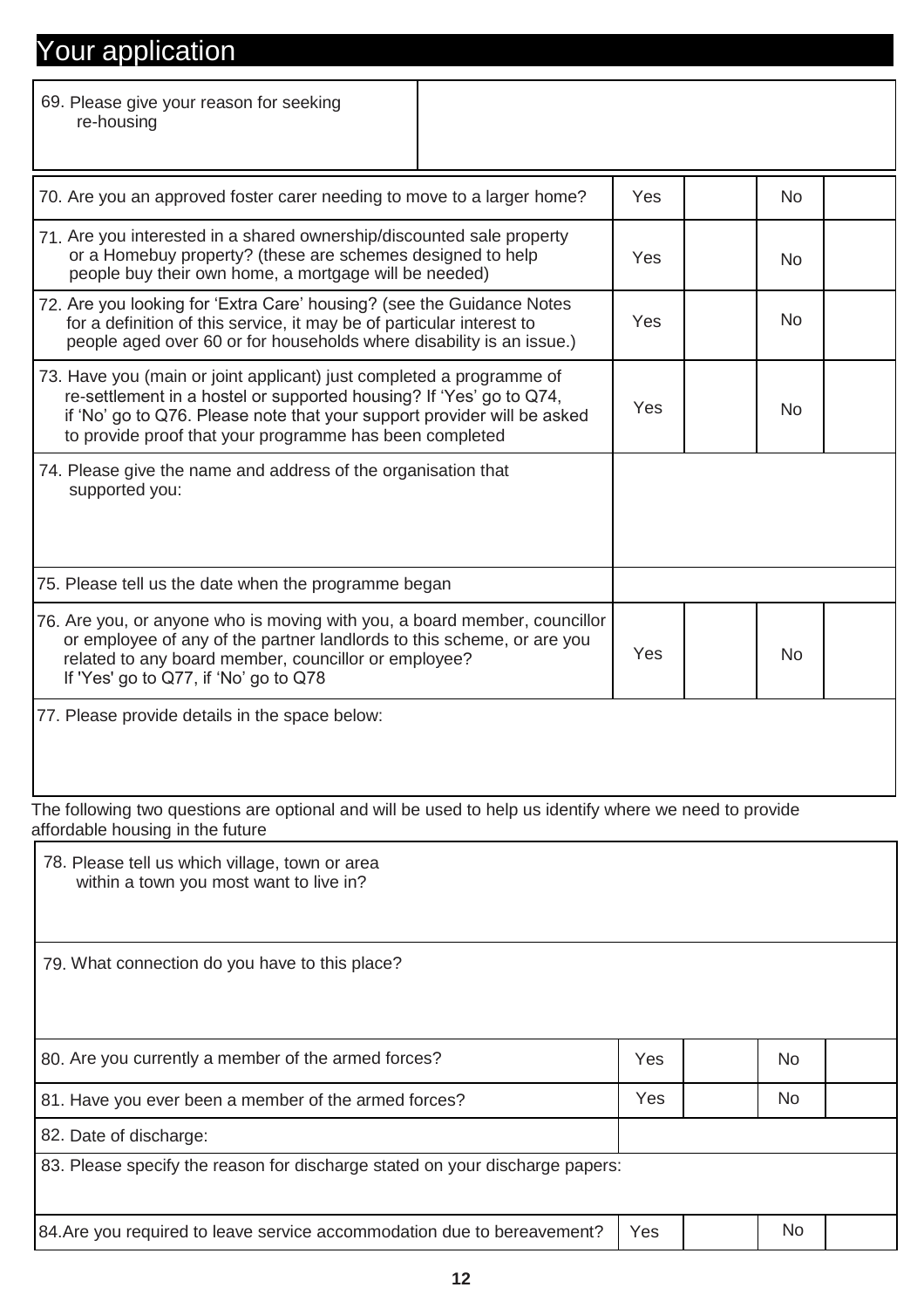| Health, housing and support                                                                                                                                                                           |     |  |           |  |  |  |
|-------------------------------------------------------------------------------------------------------------------------------------------------------------------------------------------------------|-----|--|-----------|--|--|--|
| Only complete this section if you are applying for re-housing on health grounds. This section can be<br>completed by the main applicant on behalf of themselves and everyone who is moving with them. |     |  |           |  |  |  |
| 85. Are you, or anyone moving with you, permanently<br>unable to return to your home from hospital?<br>(please provide a letter from the hospital<br>confirming this, see guidance notes)             | Yes |  | <b>No</b> |  |  |  |
| 86. In your current home, is it possible for all of the<br>persons applying to move with you to get to a<br>toilet and a bedroom?                                                                     | Yes |  | <b>No</b> |  |  |  |
| 87. Is your current home suitable on health grounds?                                                                                                                                                  | Yes |  | No        |  |  |  |
| If 'No' please tell us why:                                                                                                                                                                           |     |  |           |  |  |  |
| 88. Please tell us what sort of housing will improve<br>your health or the health of someone moving<br>with you                                                                                       |     |  |           |  |  |  |
| 89. Are you are interested in sheltered housing<br>(please see guidance notes)                                                                                                                        | Yes |  | <b>No</b> |  |  |  |
| 90. Does anyone living with you need their own<br>room for health reasons?If 'Yes' go to Q91, if<br>'No' go to Q92                                                                                    | Yes |  | <b>No</b> |  |  |  |
| 91. Please give details                                                                                                                                                                               |     |  |           |  |  |  |
| 92. Please tell us if you or anyone who is moving with<br>you, has difficulty in getting to regular treatment<br>and why?                                                                             |     |  |           |  |  |  |
| 93. Do you, or anyone who is moving with you, need to<br>move to give or receive support? If 'Yes' go to Q94,<br>if 'No' go to Q95                                                                    | Yes |  | <b>No</b> |  |  |  |
| 94. Please provide the name, address and phone<br>number of the person you are moving to be near<br>and the reason you are moving to be near them                                                     |     |  |           |  |  |  |
| 95. Is there any organisation or professional who is<br>supporting you? If 'Yes' go to Q96                                                                                                            | Yes |  | <b>No</b> |  |  |  |
| 96. Please provide their name, phone number and<br>address                                                                                                                                            |     |  |           |  |  |  |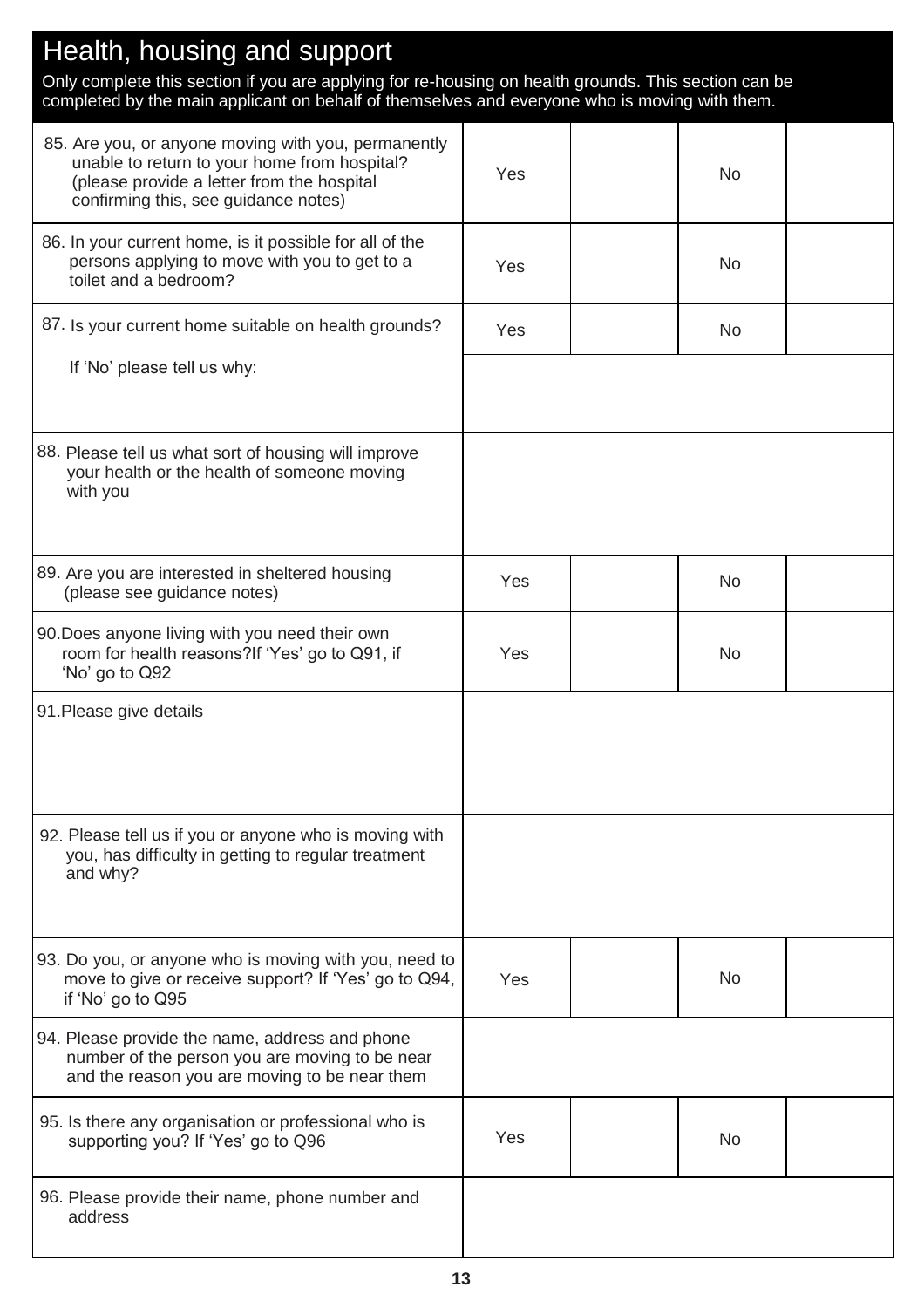### **Communication**

| 97. What is your preferred language of spoken<br>communication?                                                              |                          |
|------------------------------------------------------------------------------------------------------------------------------|--------------------------|
| 98. What is your preferred language of written<br>communication?                                                             |                          |
| 99. How would you like us to communicate with you?                                                                           | Telephone                |
|                                                                                                                              | <b>Braille</b>           |
|                                                                                                                              | Email                    |
|                                                                                                                              | Large print              |
|                                                                                                                              | Standard print           |
|                                                                                                                              | CD                       |
| 100. If we were able to, would you like us to use any of<br>the following when we contact you? Please tick all<br>that apply | British sign language    |
|                                                                                                                              | Makaton                  |
|                                                                                                                              | Lip reading              |
|                                                                                                                              | <b>Bliss</b>             |
|                                                                                                                              | Induction loop           |
|                                                                                                                              | Minicom                  |
|                                                                                                                              | Deaf/blind communication |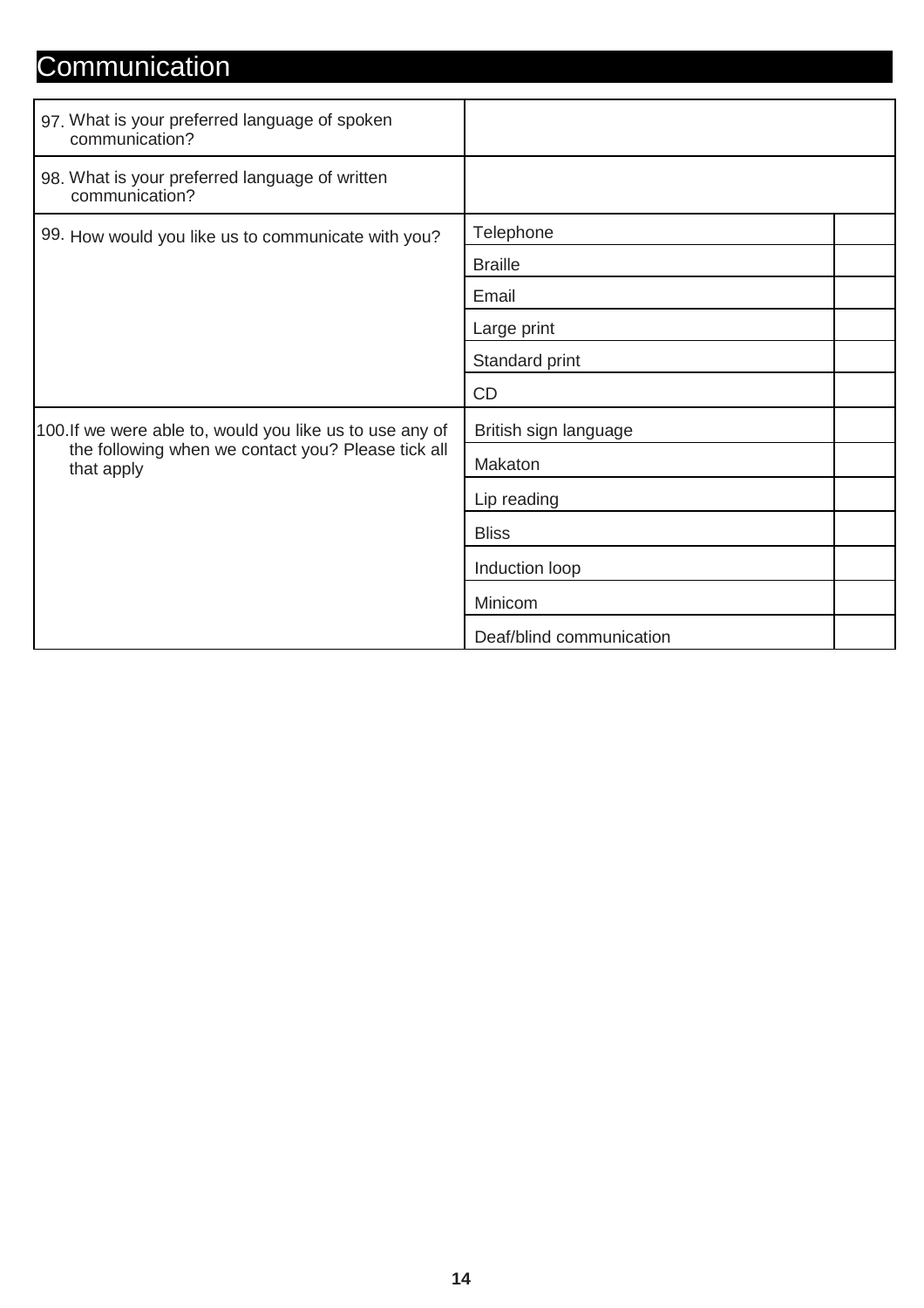#### **Where to go if you need help in person**

#### **Selby District Council**

Civic Centre Doncaster Road SELBY YO8 9FT Phone: 01757 705101 Email: [housingsupport@selby.gov.uk](mailto:housingsupport@selby.gov.uk)

#### **Craven District Council**

1 Belle Vue Square, Broughton Road **SKIPTON** BD23 1FJ Phone: 01756 700600 E m[ail: housing@cravendc.gov.uk](mailto:housing@cravendc.gov.uk)

#### **Ryedale District Council**

Ryedale House MAI TON YO17 7HH Phone: 01653 600666 E mail: [housing@ryedale.gov.uk](mailto:housing@ryedale.gov.uk)

#### **Broadacres Housing Association**

Broadacres House Mount View Standard Way NORTHALLERTON DL6 2YD Phone: 01609 767900 Email: [info@broadacres.org.uk](mailto:info@broadacres.org.uk)

#### **Scarborough Borough Council**

Town Hall St Nicholas Street **SCARBOROUGH** YO11 2HG Phone: 01723 232323 Email: [housingoptions@scarborough.gov.uk](mailto:housingoptions@scarborough.gov.uk)

#### **Hambleton District Council**

Civic Centre Stone Cross NORTHALLERTON DL6 2UU Phone: 0845 1211555 Email: [housing@hambleton.gov.uk](mailto:housing@hambleton.gov.uk)

#### **Richmondshire District Council**

Mercury House Station Road RICHMOND DL10 4JX Tel 01748 829100 Email: [cbl@richmondshire.gov.uk](mailto:cbl@richmondshire.gov.uk)

#### **Beyond Housing**

Brook House 4 Gladstone Road **SCARBOROUGH** YO12 7BH Phone: 0845 0655656 Email: [info@ych.org.uk](mailto:info@ych.org.uk)

#### **Yorkshire Housing**

The Place 2 Central Place LEEDS LS10 1FB Phone: 03453 664404 Email [customerservices@yorkshirehousing.co.uk](mailto:customerservices@yorkshirehousing.co.uk)

### **IF YOU HAVE DIFFICULTY READING OR COMPLETING THIS FORM LET US KNOW AND ASSISTANCE WILL BE PROVIDED**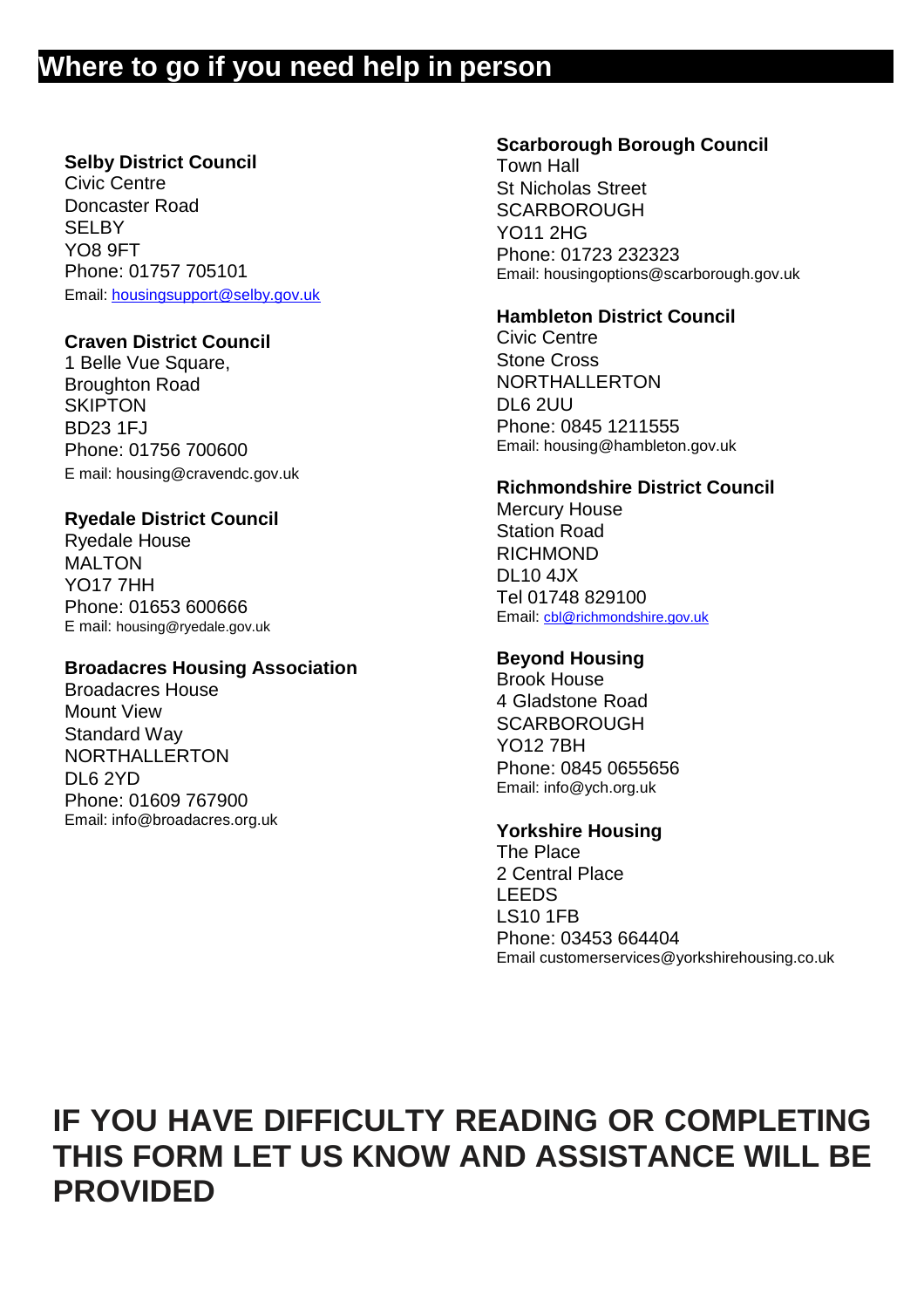### **DECLARATION AND IMPORTANT INFORMATION**

#### **Important Information:**

The information you have provided will enable North Yorkshire Home Choice (NYHC) to process and administer your housing application, confirm your identity, your eligibility for social housing, qualification for access to the NYHC housing register and assess your housing need.

Information will be accessed, stored, shared and processed in accordance with the Data Protection Act 2018 andGeneralDataProtectionregulation. TheNYHCPrivacyNoticesetsouthowweuse,shareandstore your information

#### **Declaration:**

I/We understand and declare the following statements ;

I/We have read the NYHC Privacy Notice.

The information provided in making this application and any subsequent information will be true and accurate.

The information you provide about household members has been given with their full knowledge and consent.

Whereyouareunabletoprovideinformationrequiredtoprocessandadministeryourhousingapplication your application may be cancelled.

You will notify NYHC of any change of address or any change of circumstance that may be relevant to your housing application.

Whereanypartytothisapplicationisfoundtohavedeliberatelyworsenedtheircircumstancestogain accesstothehousingregisterorgainhigherpriorityand/orfoundtohavewithheldand/orprovidedfalse information then the application may be cancelled and subject to a period of exclusion

At any time from point of application to an offer of accommodation where it is found that the applicant/s is/are no longer eligible or qualify for the housing register then the application may be cancelled.

You understand that to process, administer and verify your housing application, information will need to be shared with other housing partners and organisations such as the Police, probation and/or social services, Doctors, medical practitioners, NHSstaff and health authorities, registered social housing landlords, private landlords, local authority departments and other statutory bodies.

Information may be used for cross system and cross authority comparison and in the prevention or detection of fraud.

FALSE STATEMENTS AND WITHOLDING INFORMATION under s171 Housing Act 1996 it is an offence if a person knowingly or recklessly makes a statement which is false and/or knowingly withholds information relevanttotheirapplicationforsocialhousing.Apersonfoundguiltyunderthissectionisliabletoafineup to £5000.

Applicant Date **Date of Applicant** Date of Applicant Date of Applicant Date of Applicant Date of Applicant Date of Applicant Date of Applicant Date of Applicant Date of Applicant Date of Applicant Date of Applicant Date of **Joint Applicant** Date **Date**